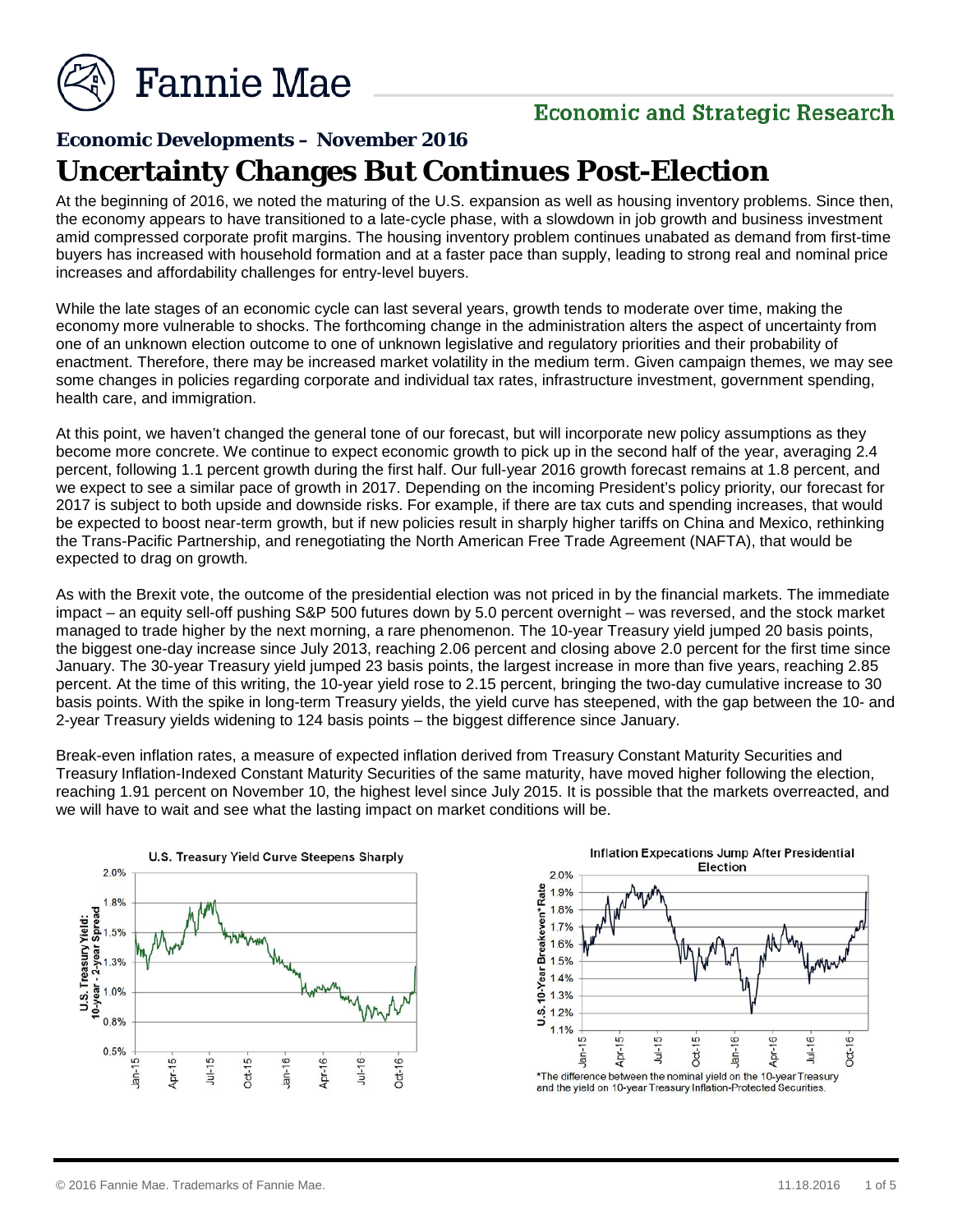#### **Strong GDP Headline Masks Weakening Domestic Demand**

Looking back to the third quarter, while headline economic growth picked up to 2.9 percent annualized, more than doubling the pace in the second quarter, much of the improvement came from an inventory investment swing and from trade. Inventory building resumed in the third quarter following the drawdown in the second quarter, adding 0.6 percentage points to gross domestic product (GDP). Net exports added another 0.8 percentage points to GDP, largely due to a surge in soybean exports that is now fading. However, final sales to domestic purchasers, which is GDP excluding the impact from net exports and inventories, grew just 1.4 percent – one percentage point lower than the prior quarter – pointing to weakening underlying domestic demand.

Consumers became significantly more cautious last quarter, with real consumer spending growth moderating substantially to 2.1 percent annualized from 4.3 percent in the second quarter. Business investment

in structures increased last quarter for the first time in seven quarters, as oil and gas mining activity recovered. However, business investment in equipment contracted for the fourth consecutive quarter, which is unprecedented in an expansion. Meanwhile, housing remained in the red, as residential investment declined for the second consecutive quarter – the first such occurrence since late 2013 and early 2014, and only the second back-to-back drops in the current expansion.



#### **Underlying Growth Should Strengthen**

Our forecast points to a slowdown in real GDP growth to 1.9 percent annualized this quarter. An expected swing from a large, unsustainable increase in net exports during the third quarter to a large decline in the fourth quarter is the primary factor accounting for the expected slower economic growth. Despite moderating headline growth due to the expected drag from net exports, we expect final sales to domestic purchasers to strengthen in the fourth quarter. Business investment in equipment should rebound, given a recent improving trend in core durable goods orders – its forward-looking indicator. However, we do not anticipate a substantial turnaround going forward given enhanced uncertainty of government policy facing businesses. We also expect that residential investment will no longer drag on GDP, as single-family construction spending showed signs of stabilizing amid continued improving multifamily construction spending in September. Inventory investment should again drive growth as the inventory building phase is expected to continue.

**Residential Investment Posts Back-to-Back Drops**20% Private Residential Fixed Investment **Private Residential Fixed Investment**  15% (SAAR, Chn.2009\$) **(SAAR, Chn.2009\$)** 10% 5% 0% -5% -10% Q4-'13 Q1-'14 Q4-'14 Q4-'15 Q2-'14 Q3-'14 Q1-'15 Q2-'15 Q3-'15 Q1-'16 Q2-'16 Q3-'16



Consumer spending is also expected to drive growth. Real consumer spending ended the third quarter on a positive note, largely offsetting the drop in August. An upside surprise at the start of the fourth quarter was the pickup in auto sales to 18

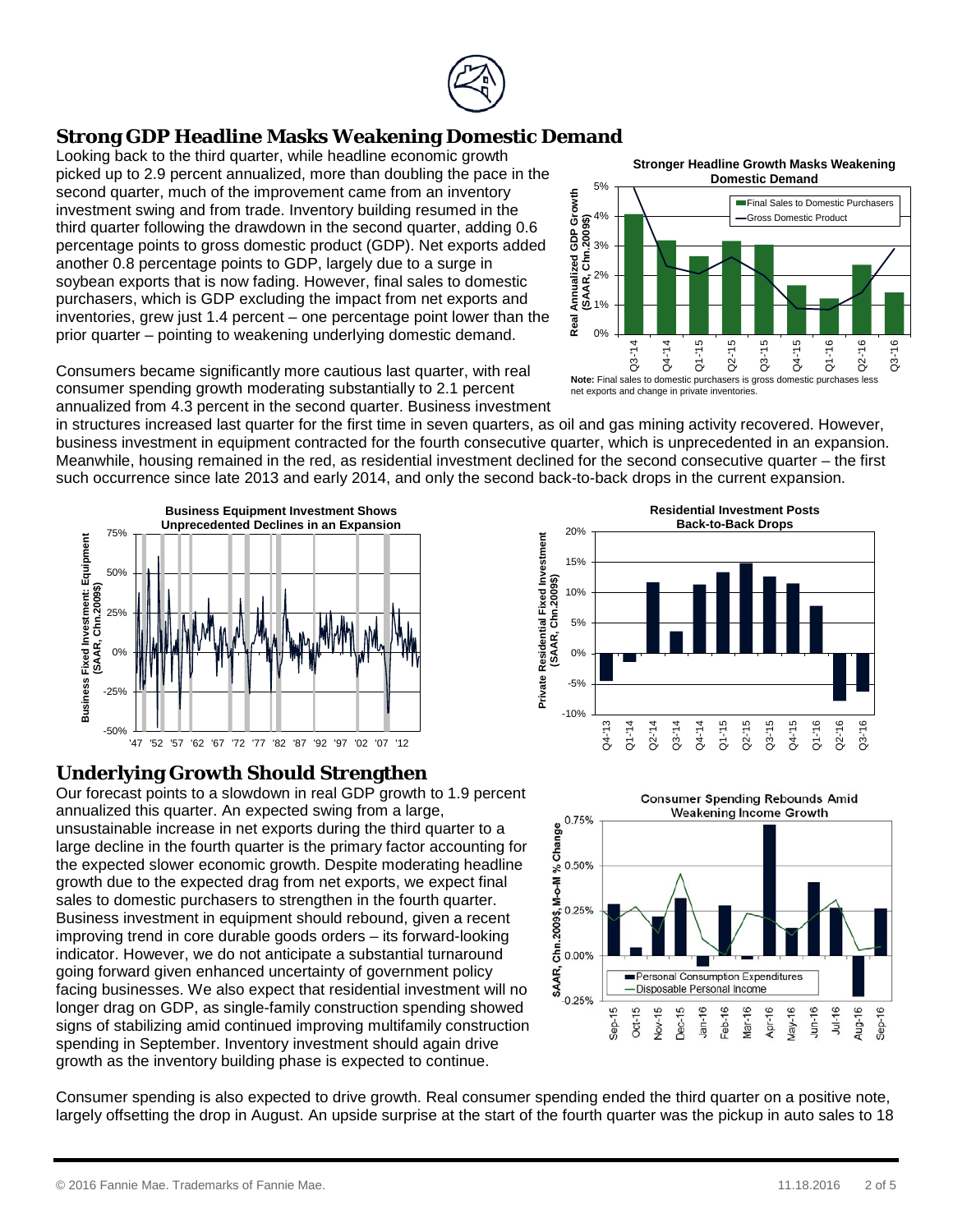

However, the October jobs report points to a decent gain in income. Nonfarm employment rose 161,000 on the heels of upward revisions of 44,000 jobs in the prior two months. The average workweek was unchanged, but average hourly earnings for all private workers rose 0.4 percent from September and 2.8 percent from last October, the strongest year-over-year rise since June 2009. While the unemployment rate ticked down to 4.9 percent, it was because the decline in the labor force outweighed the drop in household employment. On a positive note, the two-tenth drop in the broadest measure of labor underutilization – the U6 – to more than an eightyear low of 9.5 percent should overcome any concern that significant labor market slack remains.

#### **The Fed Stands Ready for a December Rate Hike**

As widely expected, the Fed kept the fed funds rate steady at the November Federal Open Market Committee (FOMC) meeting. The statement following the meeting noted that the case for a rate hike "continued to strengthen" and that the Fed will wait to see just "some further evidence of continued progress toward its objectives" before raising the target rate. We believe that the October jobs report provided "some further evidence" for a rate increase in December.

One notable removal from the November FOMC statement was the phrase that inflation is expected to remain low in the near term, in part because of earlier declines in energy prices. With this change, the Fed appears to be acknowledging that the disinflationary pressures from past declines in energy prices have run their course

and that inflation will gradually pick up. Inflation has firmed since earlier this year, but remains below the Fed's twopercent target. The personal consumption expenditures (PCE) deflator – the Fed's favored inflation measure – posted the highest annual growth rate since November 2014 in September, boosted by a jump in energy prices, while annual growth in the core PCE remained at a two-year best of 1.7 percent.

Given the October jobs report, we moved our expectation of the Fed's next rate hike to this December from June 2017 in our October forecast. We still believe that rate increases in coming years will be gradual – one hike every nine months. However, if there is fiscal stimulus in the near term from proposed tax cuts and infrastructure and defense spending increases, that would likely raise inflation expectations, potentially resulting in more frequent rate increases than our current assumption.

#### **Housing Roundup**

Recent housing activity has been mixed. Single-family starts rose only modestly in the third quarter after dropping in the second quarter, while multifamily starts fell for the third time in the last four quarters. Through the first three quarters, single-family starts rose nearly 9.0 percent from the same period in 2015, compared with a decline of about 5.0 percent for multifamily starts. Permits data suggest more room to grow for the single-family segment as year-todate permits are about 8.0 percent above last year's level. By contrast, year-to-date multifamily permits are about 12 percent below the level during the same period in 2015. (For more information on multifamily market conditions, read the [November 2016 Multifamily](http://fanniemae.com/resources/file/research/emma/pdf/MF_Market_Commentary_112116.pdf)  [Market Commentary.](http://fanniemae.com/resources/file/research/emma/pdf/MF_Market_Commentary_112116.pdf))

The Broadest Measure of Labor Utilization

**Continues to Trend Down** 







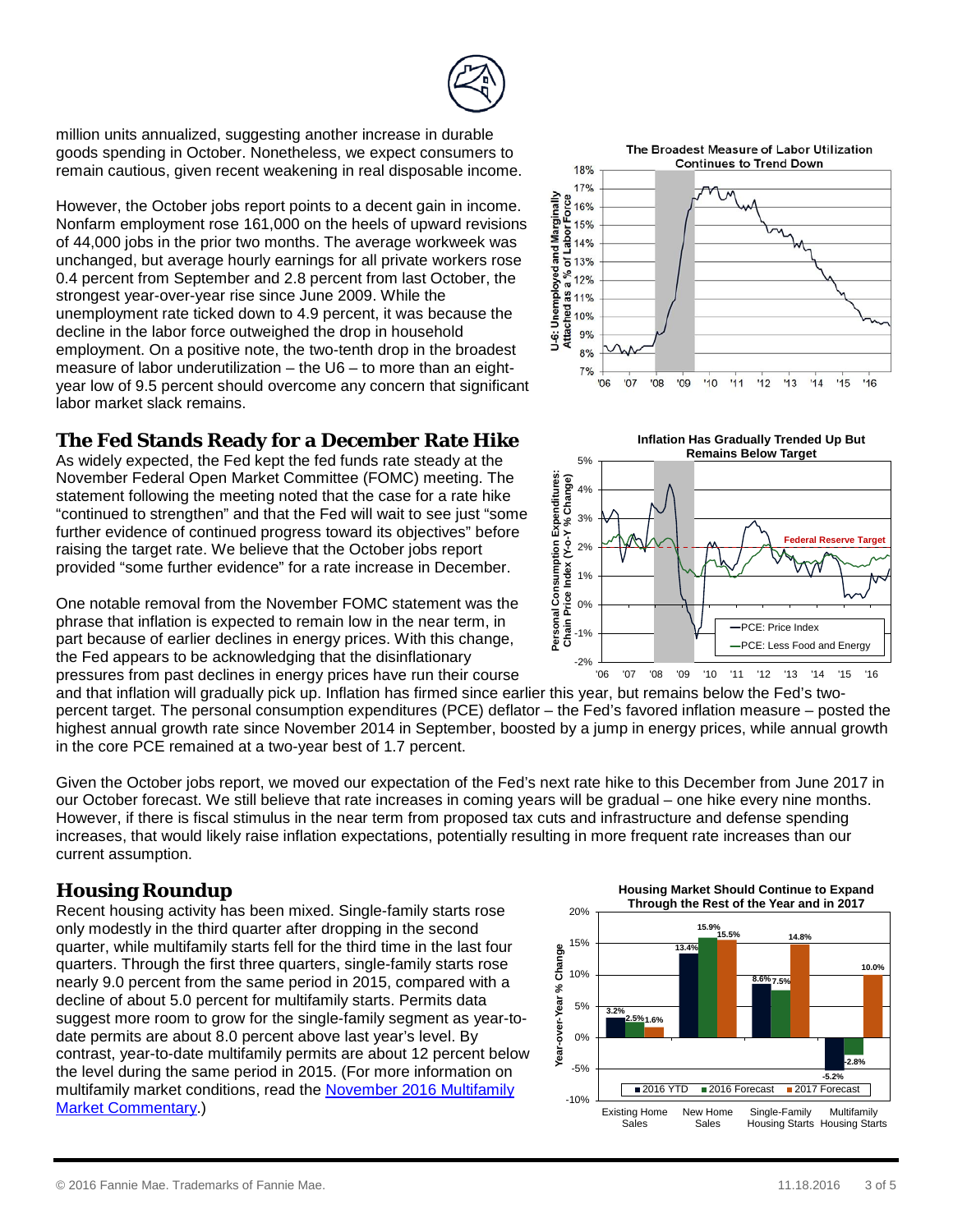Home sales during the third quarter were also mixed compared with the second quarter, with existing home sales declining but new home sales rising. Year to date, new and existing home sales have risen approximately 13 percent and 3.0 percent, respectively, compared with last year's levels.

One of the biggest challenges for housing remains the extremely lean inventory of homes for sale. The number of existing homes for sale declined 6.8 percent in the third quarter from a year ago, marking the sixth consecutive quarter of year-over-year decreases and the largest drop since the second quarter of 2013. CoreLogic data by price tier continued to show tighter supply and more rapid price gains in the lower tiers of the home sales market. For example, in September, inventories of homes for sales were below their year-ago levels in all price tiers, except the highest one. Meanwhile, annual home prices for the lowest price tier (up to 75 percent of the median price) and second lowest price tier (between 75 percent of the median and the median price) grew 8.8 percent and 7.6 percent, respectively – faster than the national average of 6.3 percent gain.

Tight inventory and strong home price appreciation at the lower end of the housing market will remain the biggest challenges for recently formed renter households to move into homeownership. Home purchase affordability will be constrained further if the recent pickup in mortgage rates persists, which would present a downside risk to our forecast of housing and mortgage activity. Lending standards for mortgages remain supportive, however. The Federal Reserve Senior Loan Officers Survey showed that lending standards for government-sponsored enterprise (GSE) and jumbo mortgages eased over the three months ending in October, while lending standards for government and subprime loans were unchanged. Encouragingly, the homeownership rate has recently shown signs of stabilization. The rate rose 0.6 percentage point in the third quarter, offsetting the drop in the prior quarter, and stood two-tenths below the rate in the third quarter of 2015.

We expect long-term interest rates to be volatile in the near term. While our mortgage rates forecast moved higher, our forecast for housing activity for 2016 is little changed, and we continue to expect improvement in housing starts and home sales in 2017. For mortgage production, we revised higher our projected refinance originations this year, largely in our estimate for the third quarter. For all of 2016, we expect total mortgage originations to increase about 8.0 percent to \$1.88 trillion with a refinance share declining one percentage point to 46 percent. Mortgage originations are projected to decline in 2017, falling about 14 percent to \$1.61 trillion, as a result of a drop in refinance originations, sending the refinance share lower to 34 percent.

#### **Economic & Strategic Research (ESR) Group**

November 10, 2016

For a snapshot of macroeconomic and housing data between the monthly forecasts, please read ESR's [Economic and Housing Weekly](http://www.fanniemae.com/portal/research-insights/forecast/weekly-archive.html)  [Notes.](http://www.fanniemae.com/portal/research-insights/forecast/weekly-archive.html)

*Data source for charts: Federal Reserve Board, Bureau of Economic Analysis, Bureau of Labor Statistics, National Association of REALTORS®, Census Bureau, CoreLogic, and ESR forecast.* 62%

**Housing Activity Shows Mix Results** 



**Inventory of Homes for Sale Falls Annually,** 



**Tier 3:** 100%-125% of median, **Tier 4:** 125% + of median



**Tier 3:** 100%-125% of median, **Tier 4:** 125% + of median

**Homeownership Rate Shows Signs of Stabilization**